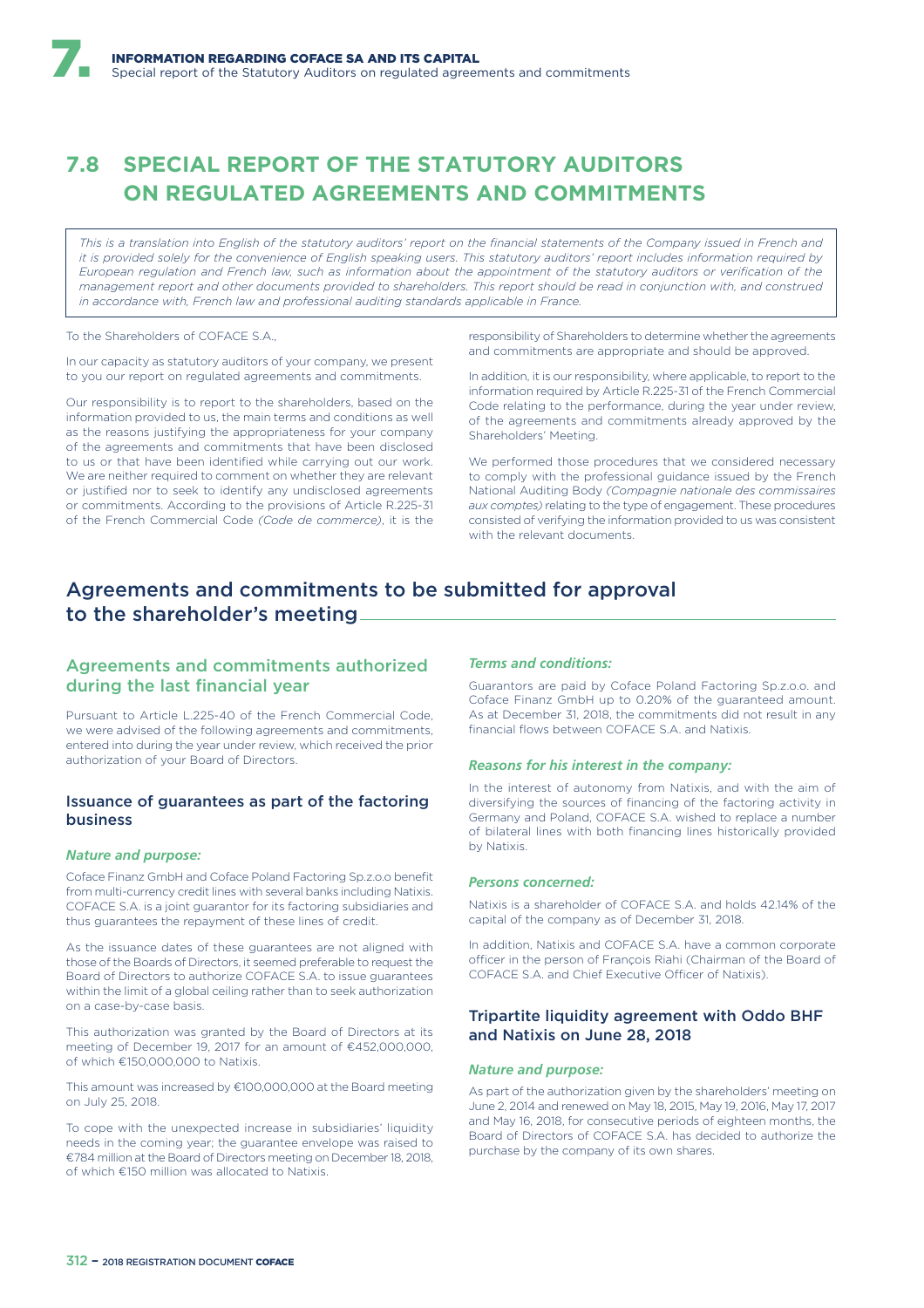### *Terms and conditions:*

A liquidity agreement was signed on June 26, 2014 with Natixis, for a period of one-year renewable by tacit agreement. In this context, Coface authorizes Natixis to purchase COFACE S.A. shares for €5 million against the payment of an annual fee of €40,000 excluding taxes. This contract was renewed in 2015, 2016 and 2017 and the amount was reduced to €3 million in November 2017.

As part of its partnership with Oddo BHF, Natixis transferred equity intermediation activities to Oddo BHF, while maintaining the commercial relationship and the responsibility for market surveillance services. In this context, COFACE S.A. has signed a tripartite liquidity agreement with Oddo BHF and Natixis on 28 June 2018. The financial conditions remain unchanged. The remuneration is collected by Natixis on behalf of Oddo BHF, to whom it is entirely repaid.

The expense for COFACE S.A. for the 2018 financial year is €40,000

### *Reasons justifying its appropriateness for the company:*

This agreement is intended to animate the market, to ensure the liquidity of the security and  $/$  or to allocate shares to staff members in particular.

#### *Persons concerned:*

Natixis is a shareholder of COFACE S.A. and holds 41.24% of the capital of the company at December 31, 2018. In addition, Natixis and COFACE S.A. have a common corporate officer in the person of François Riahi (Chairman of the Board of Directors of COFACE S.A. and Chief Executive Officer of Natixis).

As this agreement has been tacitly renewed and given the time constraints of the directors, this agreement was approved by the Board of Directors of COFACE S.A. on July 25, 2018.

## Agreements and commitments already approved by the shareholder's meeting

### Agreements and commitments authorised in prior years that continued to be implemented during the year under review

Pursuant to Article R.225-30 of the French Commercial Code, we have been informed that the execution of the following agreements and commitments, already approved by the Shareholders' Meeting in previous financial years, has continued during of the past financial year.

### "Club deal" syndicated loan for back-up lines to finance the factoring business with commercial paper

#### *Nature and purpose:*

Coface Finanz GmbH has a commercial paper program of €650,000,000 to refinance its factoring business. Until July 2017, Coface Finanz GmbH also benefited from six bilateral back-up credit lines for an aggregate amount of €650,000,000. These lines were granted by BNP, BRED, CACIB, HSBC, Société Générale and Natixis, in favor of COFACE S.A.

In July 2017, these bilateral credit lines in "back-up" were replaced by a simplified syndicated loan in «club deal» format for a total amount of €700,000,000 from that date, with the same six banks than when setting up the previous bilateral back-up credit lines. As a result, the commercial paper program has been raised to €650,000,000 in June 2018.

### *Terms and conditions:*

The credit of €700.000.000 has a maturity of 3 years, renewable twice for a period of one year.

Natixis participates in these credit lines for €150,000,000, and its remuneration is as follows:

◆ €183,750 of estimated annual cost of non-use of the line of credit, giving rise to an expense recorded in respect of the 2018 financial year of €1,875,792, this amount being the same for the four lenders in the Tier1 category at the convention;

At the express request of the banks, to the extent that Natixis participates in the credit of €150,000,000, the agreement has been treated as a regulated agreement. It was authorized by the Board of Directors on July 27, 2017. This agreement replaced the one previously authorized for the implementation of a back-up line by Natixis signed on October 3, 2015.

#### *Reasons justifying its appropriateness for the company:*

- ◆ Centralise the management of these "back-up" lines.
- ◆ Introduce an additional line in the event of a liquidity crisis.

### *Persons concerned:*

Natixis is a shareholder of COFACE S.A. and holds 42.14% of the capital of the company as of December 31, 2018.

### Compagnie Française d'Assurance pour le Commerce Extérieur's guarantee for COFACE S.A. of payment of the suborinated debt

### *Nature, purpose and reasons justifying its appropriateness for the company:*

On March 27, 2014, COFACE S.A. issued a subordinated debt in the form of bonds for a nominal amount of €380,000,000.

In order to improve the rating of COFACE S.A.'s subordinated debt issuance and thus its price, Compagnie Française d'Assurance pour le Commerce Extérieur issued a guarantee that improved the rating of the issuance by 2 grades (As a reminder, the issuance was rated Baa1 / A by Moody's and Fitch while without this guarantee, the rating would have been Baa3 / BBB).

This guarantee was authorized by the Board of Directors on February 14, 2014.

### *Terms and conditions:*

The price of the guarantee was thus set at 0.2% based on the total amount, representing a financial expense of €760,000 in respect of the 2018 financial year for COFACE S.A.